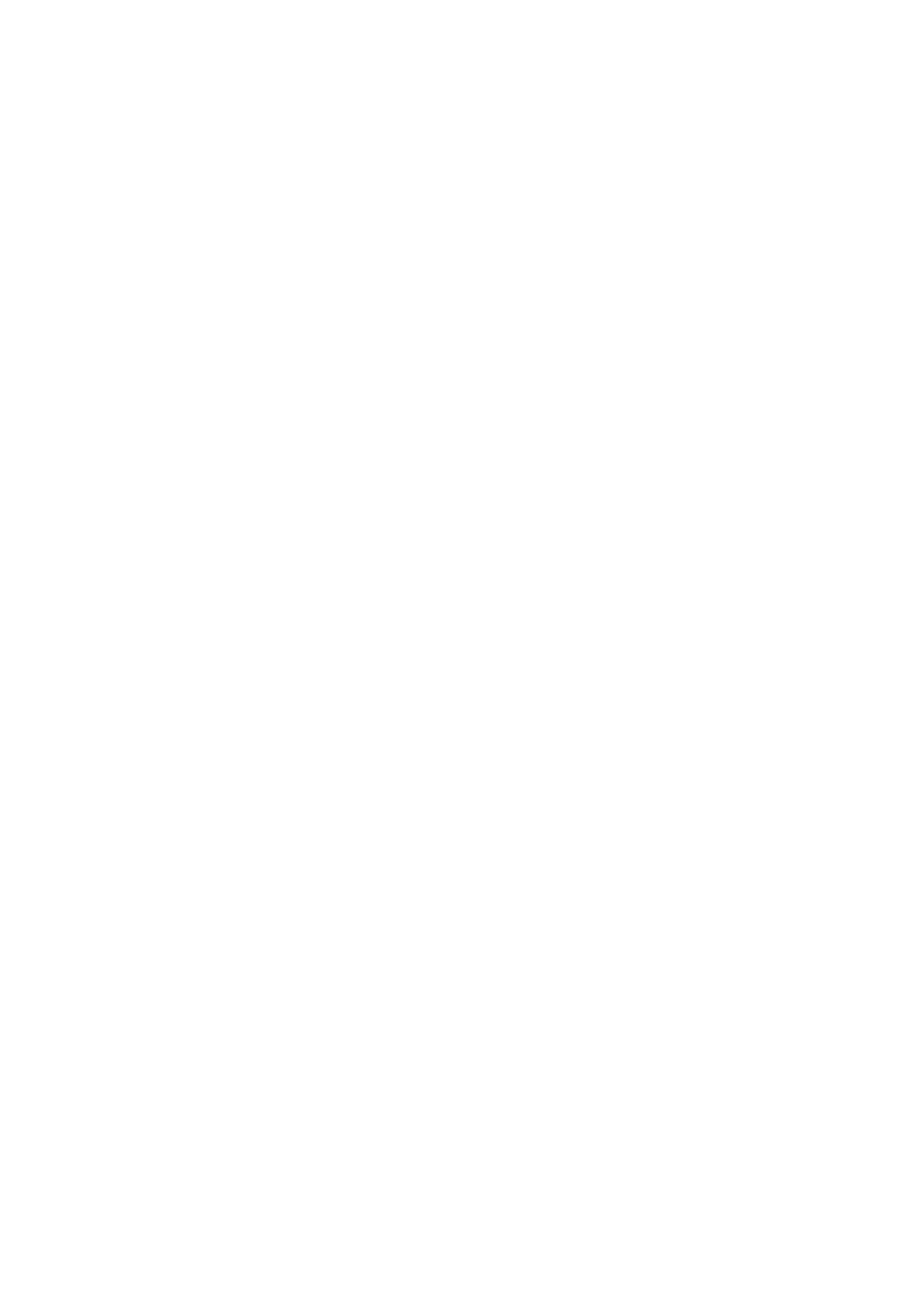# **1 Background and context**

- 1 In September 2016, we submitted a report to the QCA titled *The Market Risk Premium.<sup>1</sup>* In that report, we summarised the QCA's approach to estimating the market risk premium (MRP), as set out in the QCA's 2014 Market Parameters Decision. We noted that, having regard to the evidence available in 2014, the QCA determined that an MRP of 6.5% properly reflected the prevailing conditions in financial markets at the time.
- 2 Our earlier report then identified that estimates from a number of the approaches that the QCA uses to inform its estimate of the MRP have increased materially since 2014. In particular, we showed that between the 2014 Market Parameters Decision and the 2016 DBCT Draft Decision:
	- a. The QCA's Cornell estimate had increased from 6.9% to 8.2%; and
	- b. The QCA's Wright estimate had increased from 7.4% to 8.9%.
- 3 We also noted that the QCA acknowledged an error in its calculation of the withimputation estimate of the MRP from survey evidence, correcting its estimate from 6.2% to  $6.8\%$ <sup>2</sup>
- 4 Indeed, we noted that the only estimates that had not increased materially since the Market Parameters Decision were the Ibbotson and Siegel estimates, which are based on very long-term historical averages, and so are incapable of moving materially over the course of a few years.
- 5 Our earlier report concludes that it would be statistically and economically unreasonable for a decision-maker to reach the same conclusion of an MRP of 6.5% when the evidence had changed so materially in one direction.
- 6 This is especially the case, given that the QCA has stated that:

…the market risk premium varies over time and its relationship with the risk‐free rate likely changes, $3$ 

but where the QCA has acknowledged that the effect of its persistent adoption of a 6.5% MRP, even in the face of materially different evidence, is that the MRP has effectively become a:

### non-time-variant parameter.<sup>4</sup>

7 In this report, we present new evidence of further material increases to the QCA's Survey and Independent Expert estimates of the MRP. This new evidence adds to the weight of evidence supporting a material increase in the MRP.

<sup>1</sup> Frontier Economics, 2016, *The market risk premium*, September.

<sup>2</sup> UT4 Draft Decision, p. 232.

<sup>3</sup> Market Parameters Decision, p. 81.

<sup>4</sup> QR Final Decision, June 2016, p. 49.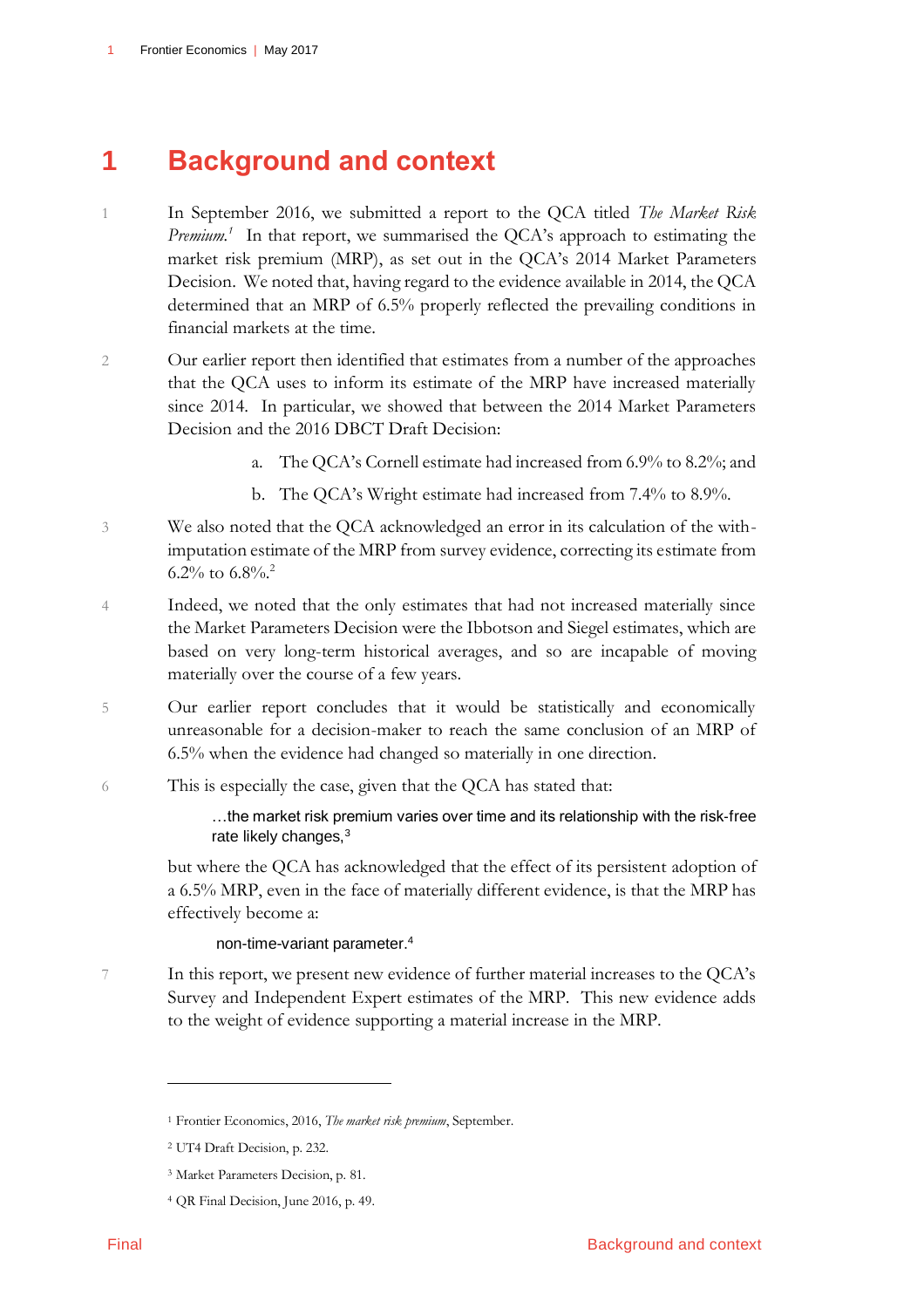# **2 Survey evidence**

## **2.1 The QCA's approach to survey evidence**

### **2.1.1 The QCA's endorsement and use of survey evidence**

8 In its Market Parameters Decision, the QCA:

- a. noted that a number of stakeholders had submitted that survey responses suffer from a number of weaknesses and should not be used to estimate the MRP; and
- b. rejected those submissions, concluding that it would continue to rely on survey evidence when estimating the MRP.
- 9 In this regard, the QCA concluded that:

Aurizon Network, SFG Consulting and QTC were critical of surveys and contended that they suffer from a number of weaknesses. The QCA agrees with the contention that surveys have weaknesses. However, given that the market risk premium is unobservable, all valid methods have both strengths and weaknesses — the QCA considers that surveys remain a useful source of information to inform an estimate despite potential issues of survey design.<sup>5</sup>

10 In our September 2016 report, we maintained our view that survey evidence was unreliable and should not be used,<sup>6</sup> but we recognised that the QCA has concluded that surveys are "timely, clear and properly reflective of the views of the market."<sup>7</sup>

## **2.1.2 The Fernandez surveys**

11 The QCA's Market Parameters Decision also considers *which* surveys should be relied upon when estimating the MRP. On this point, the QCA noted that its previous practice had been to rely upon the annual surveys conducted by Spanish academic Pablo Fernandez. The QCA also noted that its advisor supported the use of the Fernandez surveys:

> Dr Lally also considered that the Fernandez surveys should be used, as they are timely and report results from other markets<sup>8</sup>

and the QCA concluded that:

the Fernandez surveys contain relevant and useful information.<sup>9</sup>

<sup>5</sup> QCA, 2014, Market Parameters Decision, p. 64.

<sup>6</sup> Frontier Economics, 2016, *The market risk premium*, September, Paragraph 95. This remains our view.

<sup>7</sup> UT4 Draft Decision, p. 231.

<sup>8</sup> QCA, 2014, Market Parameters Decision, p. 65.

<sup>9</sup> QCA, 2014, Market Parameters Decision, p. 65.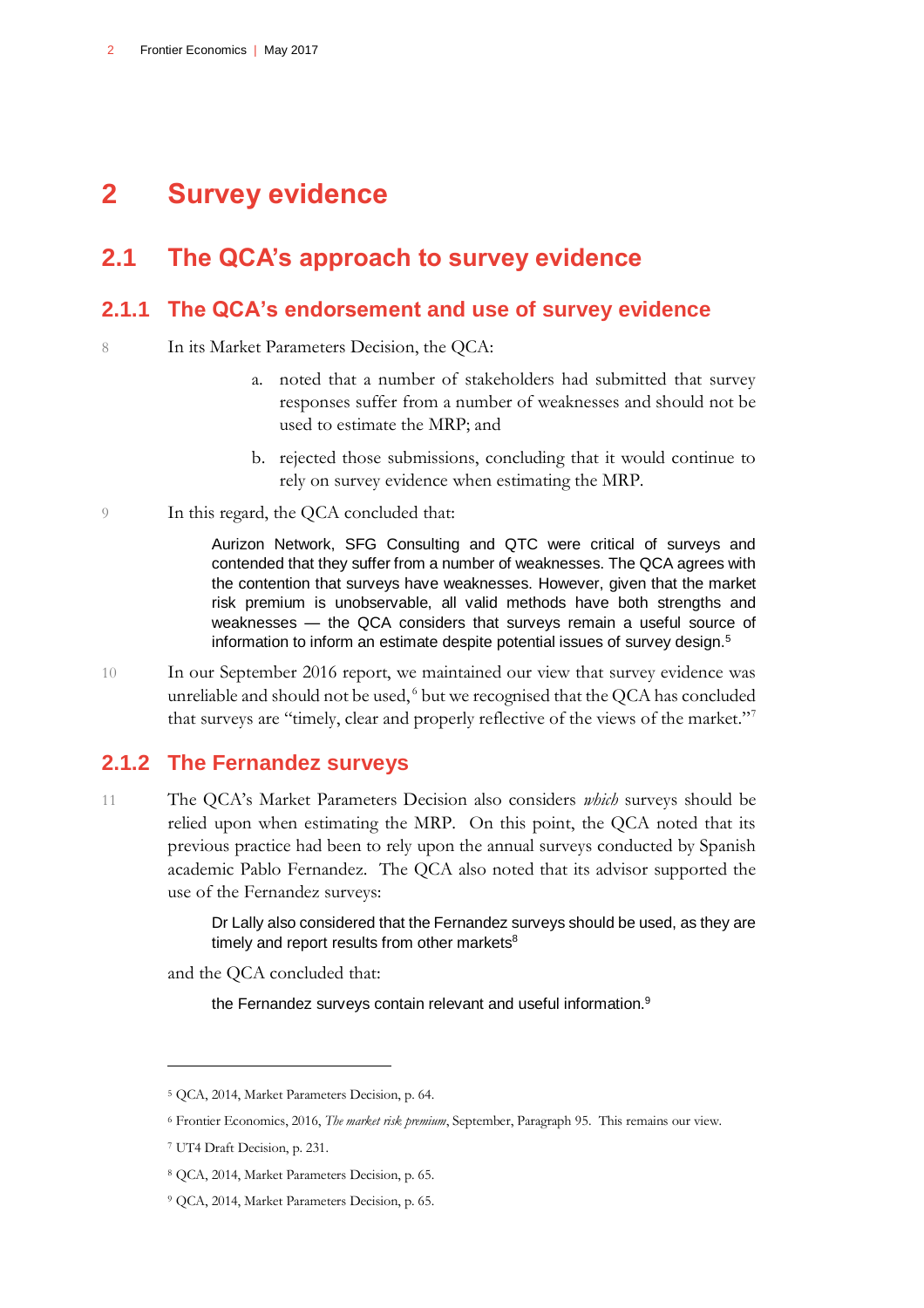## **2.1.3 Timeliness is a key consideration**

12 The Market Parameters Decision also notes that a key consideration is the timeliness of a survey<sup>10</sup> and that there was general agreement on this point. For example:

#### Dr Lally considered that surveys should be timely<sup>11</sup>

and the Queensland Resources Council proposed that only the most recent (timely) survey should be considered.<sup>12</sup> The QCA concluded that:

The QCA therefore concludes that surveys should be timely and assessed on a case‐by‐case basis.<sup>13</sup>

### **2.1.4 Use of the median survey response**

13 Having decided that the most recent (timely) Fernandez survey should be used, the only remaining question was whether the mean or median of the survey responses should be considered. On this question, the QRC submitted that the median should be used:

> …the QRC contended that, although subject to limitations, surveys provide useful information on the market risk premium. The QRC noted that the most recent Fernandez survey reports a mean estimate of 6.8% and a median estimate of 5.8%. The QRC argued that the 6.8% was clearly driven by an outlier, where one respondent had provided an estimate of 25.0%. For this reason, the QRC contended that the median of 5.8% should be used and noted that the median was lower in 2013 (5.8%) than in 2012 (6.0%) (QRC, 2013b: 14; 2014: 8).<sup>14</sup>

14 The QCA agreed that the median of the most recent Fernandez study should be used:

> As discussed, the most timely and relevant Fernandez survey is the Fernandez, Aguirreamalloa and Linares (2013) survey, which reports mean and median estimates of 6.8% and 5.8% respectively. In relation to this survey, the QCA agrees with the QRC that it is not appropriate to use the mean.<sup>15</sup>

## **2.1.5 Adjustment for dividend imputation tax credits**

15 In its Market Parameters Decision, the QCA noted that (as for every method) the survey estimate of the MRP must be grossed-up to include the QCA's estimate of the value of imputation credits. In its Market Parameters Decision, the QCA

-

<sup>10</sup> QCA, 2014, Market Parameters Decision, p. 63, 64, 65.

<sup>11</sup> QCA, 2014, Market Parameters Decision, p. 64.

<sup>12</sup> QCA, 2014, Market Parameters Decision, p. 64.

<sup>13</sup> QCA, 2014, Market Parameters Decision, p. 65.

<sup>14</sup> QCA, 2014, Market Parameters Decision, p. 64.

<sup>15</sup> QCA, 2014, Market Parameters Decision, p. 66.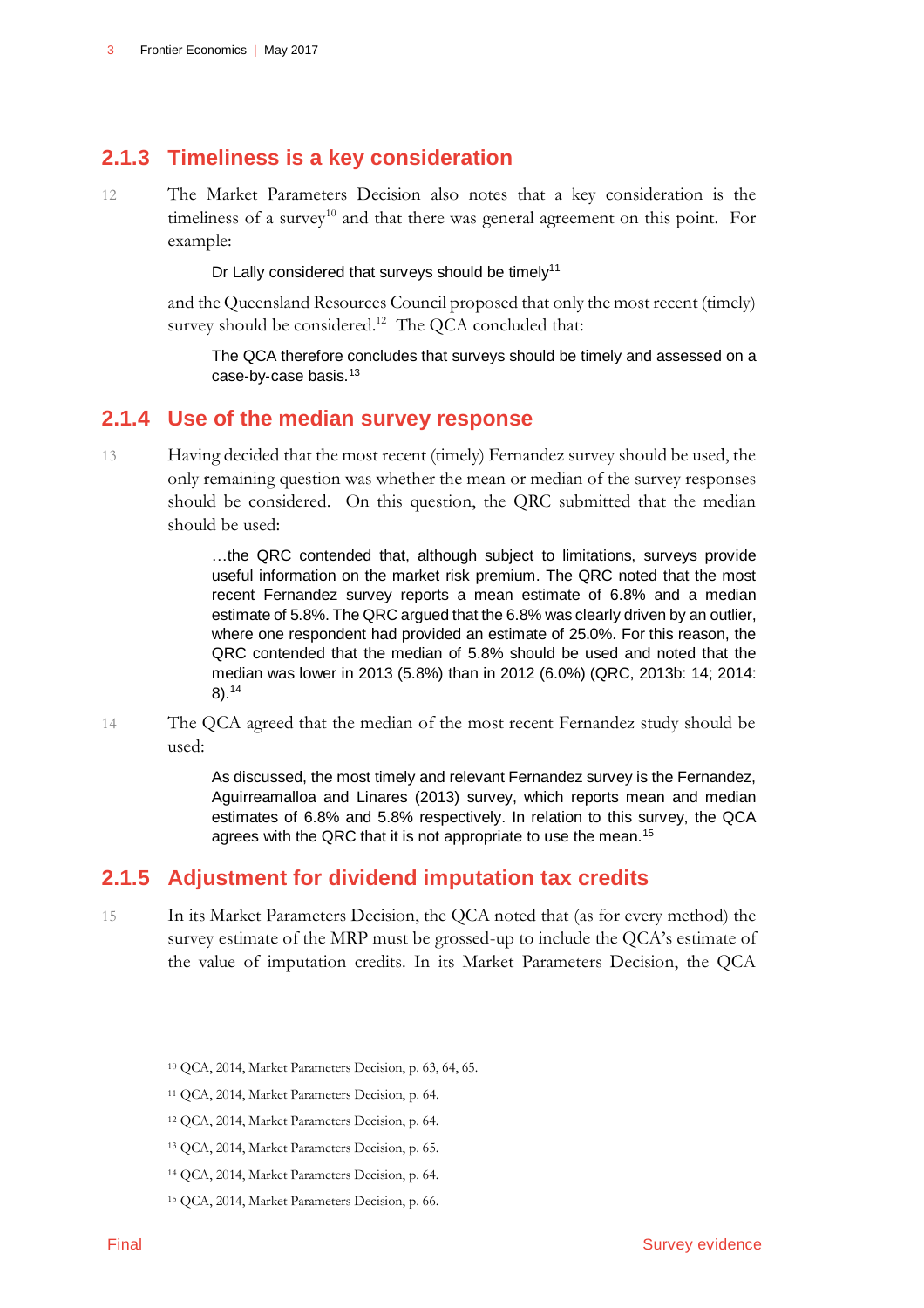erroneously calculated the grossing-up to amount to 0.18%, but corrected this to  $0.83\%$  in its UT4 Draft Decision.<sup>16</sup>

### **2.1.6 Summary of the QCA approach to survey evidence**

- 16 In summary, in its Market Parameters Decision, the QCA decided that:
	- a. It would use survey responses to inform its estimate of the MRP;
	- b. It would use the Fernandez surveys;
	- c. It would use the most recently available (timely) survey;
	- d. It would use the median estimate; and
	- e. It would adjust the estimate to include its estimated value of dividend imputation tax credits.
- 17 The QCA confirmed this view in its UT4 Draft Decision:

The third method we have used to inform our final estimate of the market risk premium is survey evidence. This approach attempts to estimate the future market risk premium on the basis of survey responses from relevant participants. These can include individual and institutional investors, valuation experts, financial analysts, company managers and academics.<sup>17</sup>

18 The QCA again endorsed the Fernandez surveys and concluded that:

…our judgement is that the surveys are well-established, consistent and comprehensive.<sup>18</sup>

19 The QCA also noted that the QRC had submitted that the most recently available survey should be used:

> The QRC submitted that for survey evidence: updated survey evidence from the Fernandez annual survey supports a mean of 5.9% and a median of 6.0% for Australia.<sup>19</sup>

## **2.2 The Fernandez 2017 survey**

- 20 An updated Fernandez survey was released in April 2017.<sup>20</sup> This new survey is clearly the most timely of the available surveys.
- 21 The Fernandez (2017) survey reports that:

<sup>16</sup> UT4 Draft Decision, p. 232.

<sup>17</sup> QCA, 2014, UT4 Draft Decision, p. 231.

<sup>18</sup> QCA, 2014, UT4 Draft Decision, p. 231.

<sup>19</sup> QCA, 2014, UT4 Draft Decision, p. 231.

<sup>20</sup> Fernandez, P., V. Pershin and I.F. Acin, Discount rate (risk-free rate and market risk premium used for 41 countries in 2017: A survey, ssrn.com/abstract=2954142.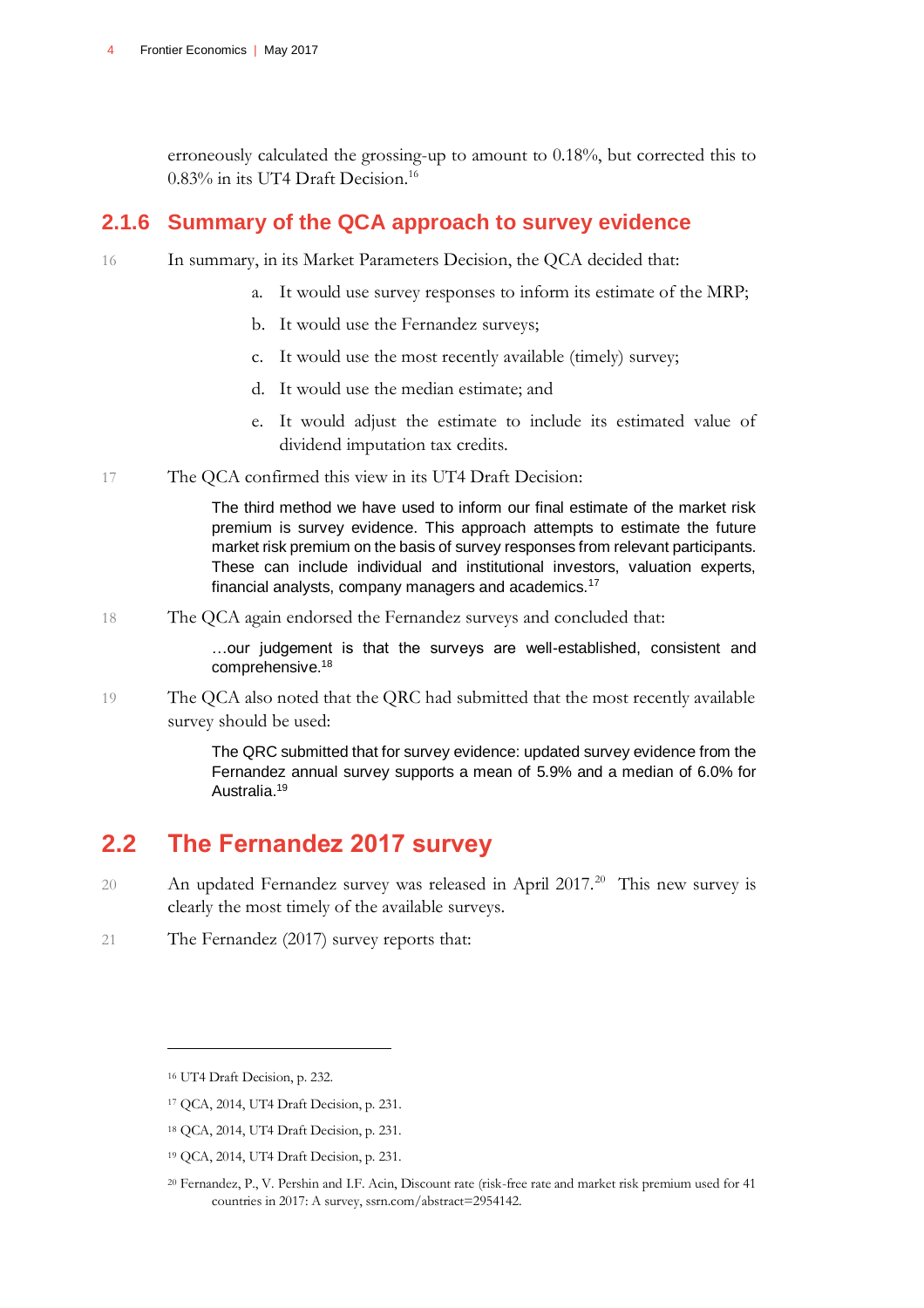- a. **The median MRP for Australia is 7.6%** and the mean is 7.3%. We focus on the median to be consistent with the approach adopted by the QCA and recommended by the  $QRC;^{21}$
- b. **The mean reported MRP increased between 2015 and 2017 for the vast majority of countries represented in the survey.** Out of the 41 countries in Table 6, the mean MRP estimate increased for 31 and decreased for  $10<sup>22</sup>$  Of the 10 countries for which the MRP estimate decreased, 9 are developing markets. This indicates that an increase in the reported MRP for Australia is in line with the results for other markets and particularly other developed markets;
- c. **The standard approach of survey respondents is to pair the MRP estimate with a risk-free rate above the prevailing government bond yield.** The authors take the 10-year government bond yield as a standard benchmark and show that respondents are pairing their MRP estimates with a risk-free rate above the benchmark rate.<sup>23</sup> For Australia, the average risk-free rate adopted by respondents is 3.0%, whereas the yield on 5-year government bonds during March 2017 (when the survey was conducted) was  $2.3\%$ .<sup>24</sup> Fernandez (2017) reports that the average return on the market used for Australia is 10.3%.<sup>25</sup> Since the QCA approach is to add the MRP to the prevailing government bond yield matching the term of the regulatory control period, the implied MRP is 8.0%. That is, the same estimate of the market return of 10.3% would be obtained by:
	- i. Adding an MRP of 7.3% to a risk-free rate of 3.0%; or
	- ii. Adding an MRP of 8.0% to the prevailing risk-free rate of  $2.3\%$ .

It would be wrong to conclude that the Fernandez (2017) survey supports an approach whereby an MRP of 7.3% is added to the prevailing risk-free rate of 2.3%. The survey indicates that respondents do not do that. Rather, given that a prevailing riskfree rate is to be used, the survey indicates that an MRP of 8.0% must be added to it to produce the return on the market that the respondents are currently using.

<sup>21</sup> Fernandez et al (2017), Table 2, p. 3.

<sup>22</sup> Fernandez et al (2017), Table 6, p. 7.

<sup>23</sup> Fernandez et al (2017), Table 8, p. 9. The median return on the market is not reported.

<sup>24</sup> Source: Reserve Bank of Australia.

<sup>25</sup> Fernandez et al (2017), Table 7, p. 8.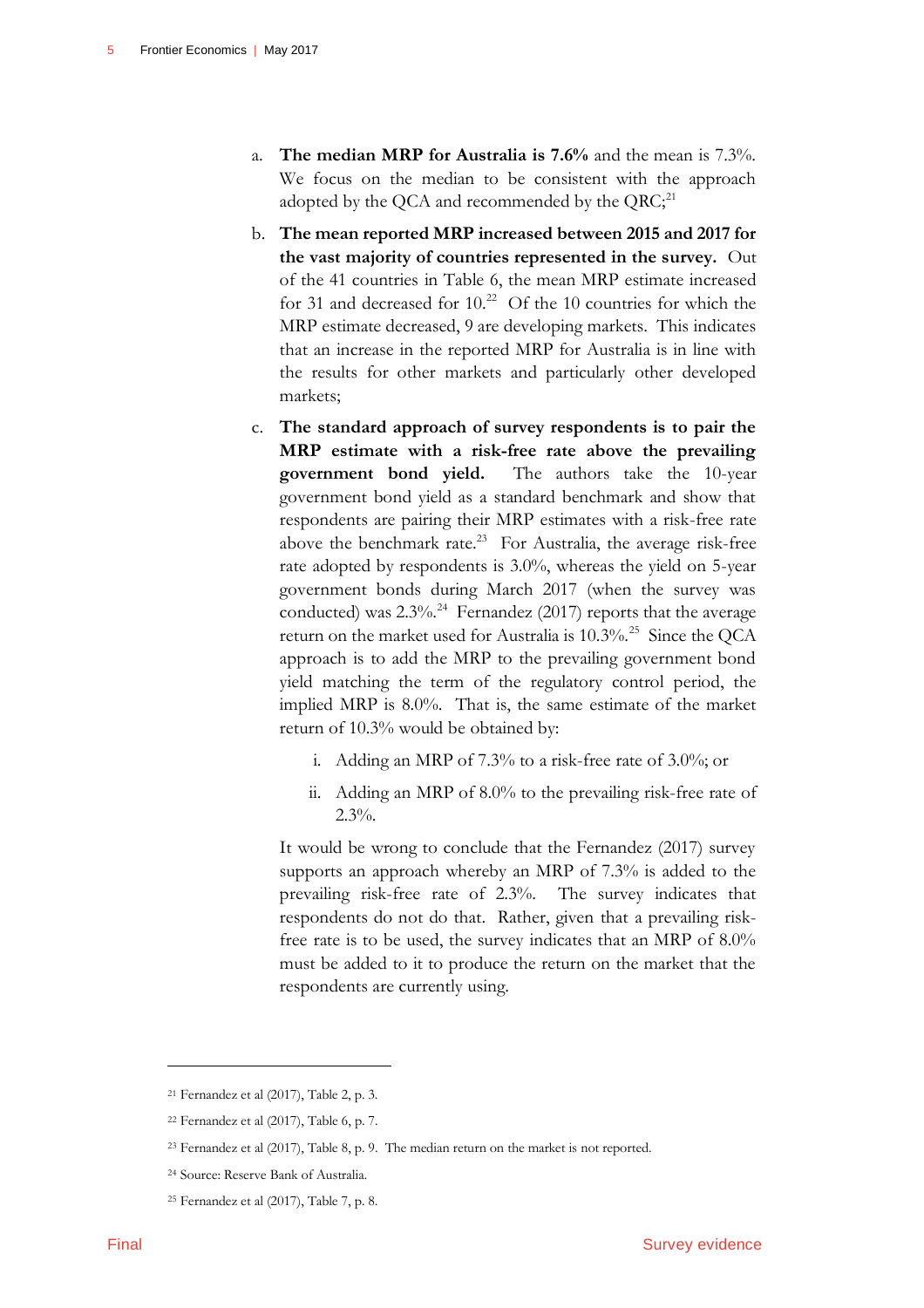d. **As with prior surveys, the estimates would have to be adjusted to reflect the value of dividend imputation tax credits that is assumed by the QCA.** (It would certainly be quite unreasonable to suggest that survey respondents had already adjusted their MRP estimates to reflect a gamma of 0.47 so as to be consistent with the QCA's other MRP estimates). Under the QCA's approach, such an adjustment would involve the addition of approximately 80 basis points.

#### 22 In summary:

- a. The median and mean MRP estimates for Australia reported by Fernandez (2017) are **7.6%** and **7.3%**, respectively;
- b. The relevant estimate increases to **8.0%** when adjusting for the extent to which those estimates are paired with a risk-free rate above the prevailing government bond yield (i.e., it would be disingenuous to interpret those estimates as being used in the CAPM formula with the prevailing 5-year government bond yield when the clear intention of survey respondents is to the contrary); and
- c. The relevant estimate increases further to **8.8%** when making the QCA's adjustment for its assumed value of dividend imputation tax credits.

## **2.3 Conclusion in relation to survey evidence**

23 Our view remains as set out in our report of September 2016 – we consider the Fernandez survey evidence to be unreliable and recommend that no weight should be applied to it. However, given that the QCA has consistently rejected that submission, and does use the Fernandez surveys to inform its MRP estimate, the most recent timely estimates must be used. However one interprets the Fernandez (2017) results, it is clear that there is a material increase in the MRP relative to previous QCA decisions.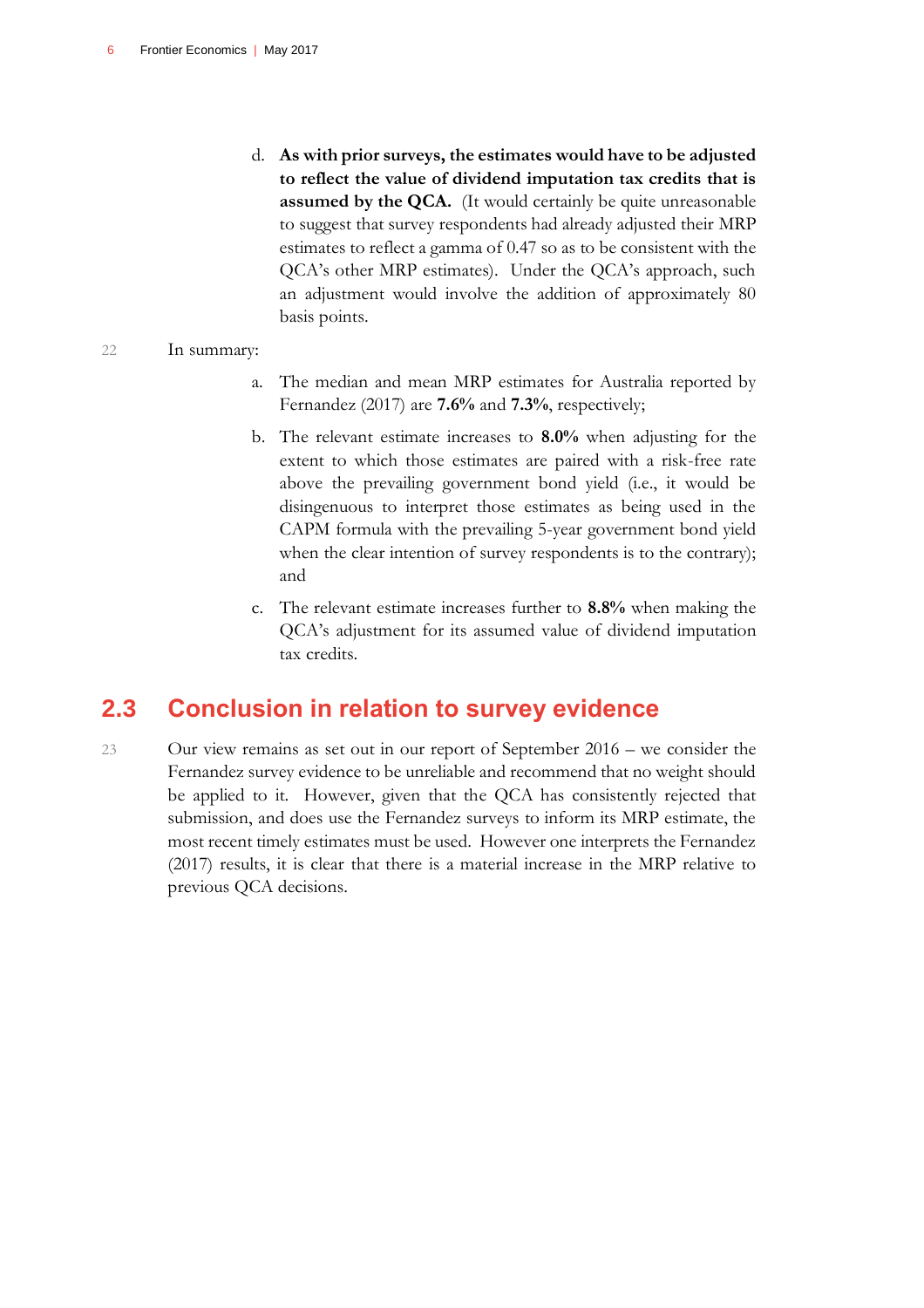# **3 Independent expert valuation reports**

# **3.1 The QCA's approach to independent expert valuation reports**

- 24 In our September 2016 report we noted that in its UT4 Draft Decision, the QCA agreed with our suggestion to consider MRP estimates in independent expert valuation reports that are prepared in conjunction with major corporate transactions.<sup>26</sup> At the QCA's request, we provided it with a set of 29 reports. It is agreed between us and the QCA that, across those reports, the mean is 6.4% and the median is  $6.0\%$ , excluding imputation credits.<sup>27</sup>
- 25 We also submitted that, for this data set, the mean is a more appropriate and reflective estimate than the median. As well as being the median estimate, 6% is also the *minimum* estimate. None of the reports that were evaluated by the QCA adopts an estimate below  $6\%$ , but  $41\%$  of them adopt an estimate above  $6\%$ , as set out in [Table 1.](#page-8-0)

| <b>Estimate</b> | <b>Frequency</b> |
|-----------------|------------------|
| 6%              | 59%              |
| 7%              | 14%              |
| $6 - 7%$        | 3%               |
| $6 - 8%$        | 24%              |

#### <span id="page-8-0"></span>Table 1. Independent expert report estimates of ex-imputation MRP

*Source: Independent expert reports*

26 The QCA dismisses this point in the following sentence:

…we consider that the more appropriate statistic is the median, to eliminate the influence of outliers in this small sample.<sup>28</sup>

- 27 However, there are no outliers in this data set in the sense that every single midpoint estimate is within the narrow range of 6-7%.
- 28 For the reasons set out above, our view is that characterising this evidence as supporting an (ex-imputation) MRP of 6% is misleading, but we recognise that this is the conclusion that the QCA has reached.

<sup>26</sup> UT4 Draft Decision, p. 232.

<sup>27</sup> UT4 Draft Decision, p. 232.

<sup>28</sup> DBCT Draft decision, p. 232.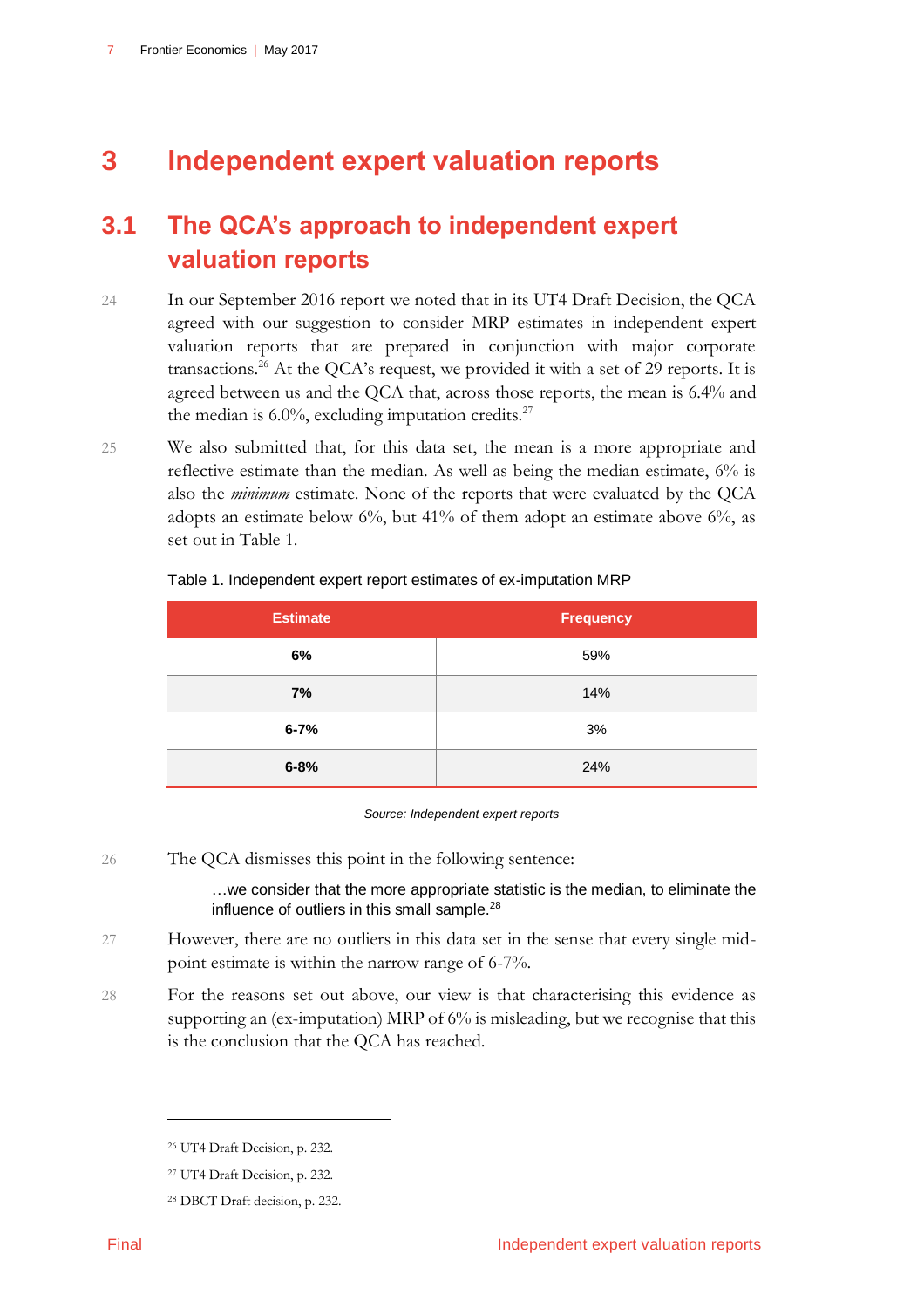29 The QCA then grosses-up this estimate to incorporate its assumed value of imputation credits, resulting in a with-imputation estimate of  $6.8\%$ <sup>29</sup>

## **3.2 Updated independent expert report evidence**

30 We note that the set of independent expert reports previously considered by the QCA has become more dated and less timely with the passage of time. Consequently, we have conducted a search for independent expert valuation reports that were released since 2016 and which pertained to transactions in excess of \$100 million. Since independent experts generally apply consistent approaches over time, we consider only one report per expert firm. This process produced four recent independent expert reports, as set out in Table 2 below.

| <b>Company name</b>                 | <b>Independent expert</b>      | <b>Report</b><br>date | <b>Transaction value</b><br>(\$ millions) |
|-------------------------------------|--------------------------------|-----------------------|-------------------------------------------|
| Ethane Pipeline Income Fund         | Lonergan Edwards <sup>30</sup> | 31/03/2016            | 122                                       |
| Pacific Brands Ltd                  | Grant Samuel <sup>31</sup>     | 20/05/2016            | 1,055                                     |
| Patties Foods Ltd                   | Deloitte <sup>32</sup>         | 15/07/2016            | 197                                       |
| <b>STW Communications Group Ltd</b> | KPMG <sup>33</sup>             | 29/02/2016            | 338                                       |

#### Table 2: Recent independent expert valuation reports

*Source: Connect 4.*

31 All four experts set the required return on equity materially above the figure that would be obtained from inserting the current government bond yield and a 6.5% MRP into the SL-CAPM formula. The independent expert reports achieve the higher estimates of the required return on equity in three different ways:

- a. By using an estimate of the MRP higher than 6.5%;
- b. By using a risk-free rate above the contemporaneous government bond yield; and
- c. By applying an ad hoc increase to the mechanistic CAPM estimate.
- 32 For example, Grant Samuel begins with a mechanistic CAPM estimate of the required return on equity using the contemporaneous government bond yield and a MRP based on historical excess returns, concludes that the outcome is

<sup>29</sup> UT4 Draft Decision, p. 232.

<sup>30</sup> Lonergan Edwards, 2016, Independent Expert Report on Ethan Pipeline Income Fund, April.

<sup>31</sup> Grant Samuel, 2016, Independent Expert Report on Pacific Brands Ltd, May.

<sup>32</sup> Deloitte, 2016, Independent Expert Report on Patties Foods Ltd, July.

<sup>33</sup> KPMG, 2016, Independent Expert Report on STW Communications Group Ltd, March.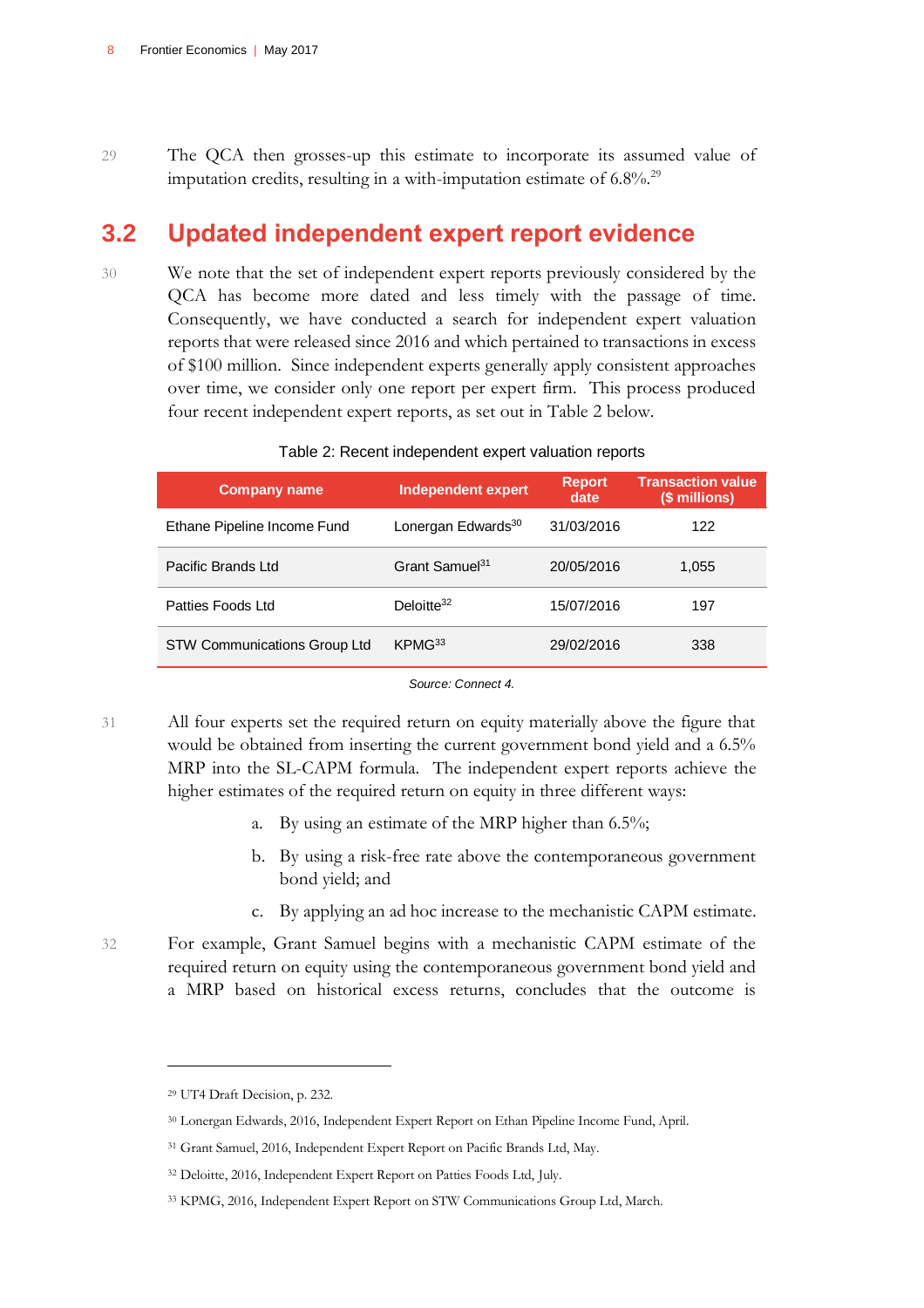implausible in the prevailing market conditions, and makes a material upward adjustment.

33 Lonergan Edwards state:

In our view, the application of the current (very low) government bond yields and long-term average MRP is inappropriate in the context of determining required equity rates of return (discount rates). Theoretically, the anomalous currently low government bond interest rates could be allowed for by increasing the MRP. However, as it is difficult to reliably measure short-term movements in the MRP, we have instead increased the risk-free rate for the purposes of estimating required rates of return.<sup>34</sup>

34 KPMG also use a risk-free rate that is higher than the contemporaneous government bond yield. They specifically note that the MRP and risk-free rate must be considered jointly and not in isolation:

> …the individual variables should not be considered in isolation but rather be viewed as components appropriate for the construction of a discount rate as a whole…Consideration of these components in isolation may result in an inappropriate discount rate being determined.<sup>35</sup>

35 For this reason, we consider the sum of the risk-free rate and MRP and define that to be the "required market return." We then subtract the contemporaneous government bond yield to obtain an estimate of the "effective MRP." These calculations are set out in Table 3 below.<sup>36</sup>

| Independent expert      | <b>Required market</b><br>return | <b>Contemporaneous</b><br>government bond yield | <b>Effective</b><br><b>MRP</b> |
|-------------------------|----------------------------------|-------------------------------------------------|--------------------------------|
| <b>Lonergan Edwards</b> | 10.0%                            | 3.1%                                            | 6.9%                           |
| <b>Grant Samuel</b>     | 11.2%                            | 2.5%                                            | 8.7%                           |
| <b>Deloitte</b>         | 9.6%                             | 1.8%                                            | 7.8%                           |
| <b>KPMG</b>             | 10.4%                            | 2.4%                                            | 8.0%                           |

Table 3: The effective MRP used in recent independent expert valuation reports

*Source: Connect 4.*

36 The evidence in Table 3 is that independent experts are using estimates of the required return on equity that are materially higher than those being allowed by the QCA's approach of adding a fixed 6.5% premium to the prevailing government bond yield. In our view it would be inconsistent and wrong to consider the quoted MRP estimates from the independent experts and to ignore the fact that, when

<sup>34</sup> Lonergan Edwards, 2016, p. 47.

<sup>35</sup> KPMG, 2016, p. 85.

<sup>36</sup> Grant Samuel applies an upward adjustment at the WACC level. To find the required return on the market, we simply strip out the return on debt component for the case where beta is set to 1.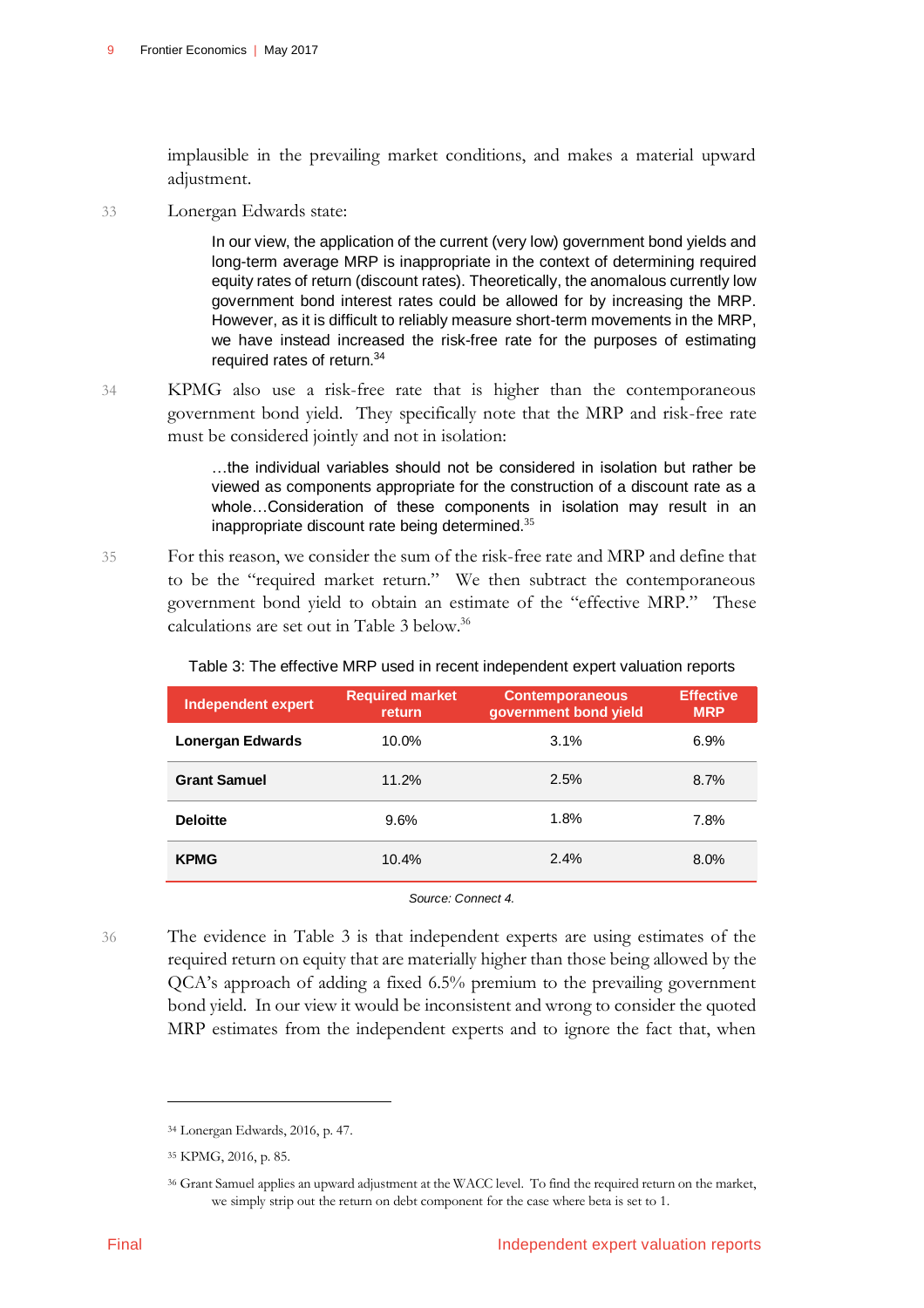implementing the CAPM, those estimates are being paired with a risk-free rate that is materially higher than the risk-free rate used by the QCA.

- 37 Moreover, the MRP figures set out in Table 3 are ex-imputation estimates. Consequently, before they can be compared to the QCA's 6.5% allowance, they must be grossed-up to reflect the QCA's assumed value of imputation credits, and the QCA has concluded that this adjustment requires the addition of approximately 80 basis points.
- 38 On the issue of imputation credits, Lonergan Edwards specifically states that its WACC parameter estimates have been derived:

…without adjustment for imputation.<sup>37</sup>

and Grant Samuel conclude that:

While acquirers are undoubtedly attracted by franking credits there is no clear evidence that they will actually pay extra for them or build it into values based on long term cash flows. Accordingly, it is Grant Samuel's opinion that it is not appropriate to make any adjustment.<sup>38</sup>

- 39 Our preferred approach is to use estimates of the risk-free rate and MRP that are commensurate with the prevailing conditions in equity markets. In our view, the MRP that is commensurate with the prevailing conditions is materially higher than the QCA's 6.5% allowance, in which case the required return on equity is materially higher than the QCA's allowance.
- 40 Although some independent experts take a different path, they all reach the same conclusion – in the prevailing conditions in the market for equity funds, the required return on equity is materially higher than the QCA's allowance.

# **3.3 Conclusion in relation to independent expert valuation reports**

- 41 As set out in our September 2016 report, our view is that if survey evidence is to be incorporated into the QCA analysis, we consider that the evidence provided by a survey of independent expert reports is more credible than survey estimates compiled from a poll of academics and market practitioners.
- 42 The respondents to the poll do not need to justify their response, and it is unclear whether their responses pay particular attention to market conditions at the point in time. In contrast, the valuations provided by independent expert reports generally reflect market prices, so the joint expectations embedded in cash flow projections and discount rates will be a better approximation of market expectations than a poll.

<sup>37</sup> Lonergan Edwards, 2016, p. 45.

<sup>38</sup> Grant Samuel, 2016, p. 11.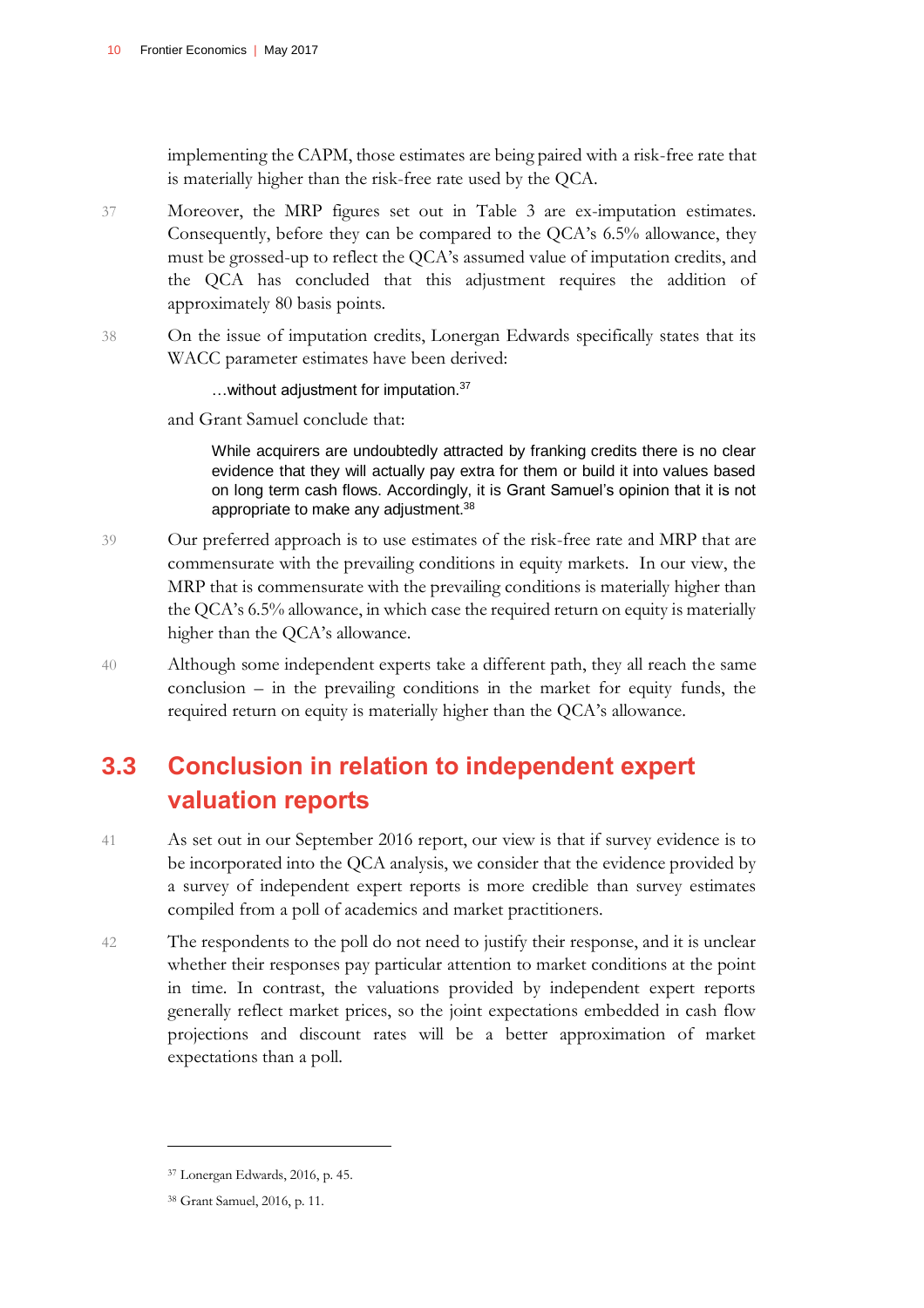43 The new evidence set out above demonstrates that independent experts are currently using market returns that are (on average) 7.9% higher than the prevailing government bond yield. These estimates expressly do not reflect any assumed benefit of imputation credits. Adding the QCA's imputation credit adjustment of 80 basis points results in an MRP estimate of 8.7%. This is a material increase to the MRP relative to previous QCA decisions.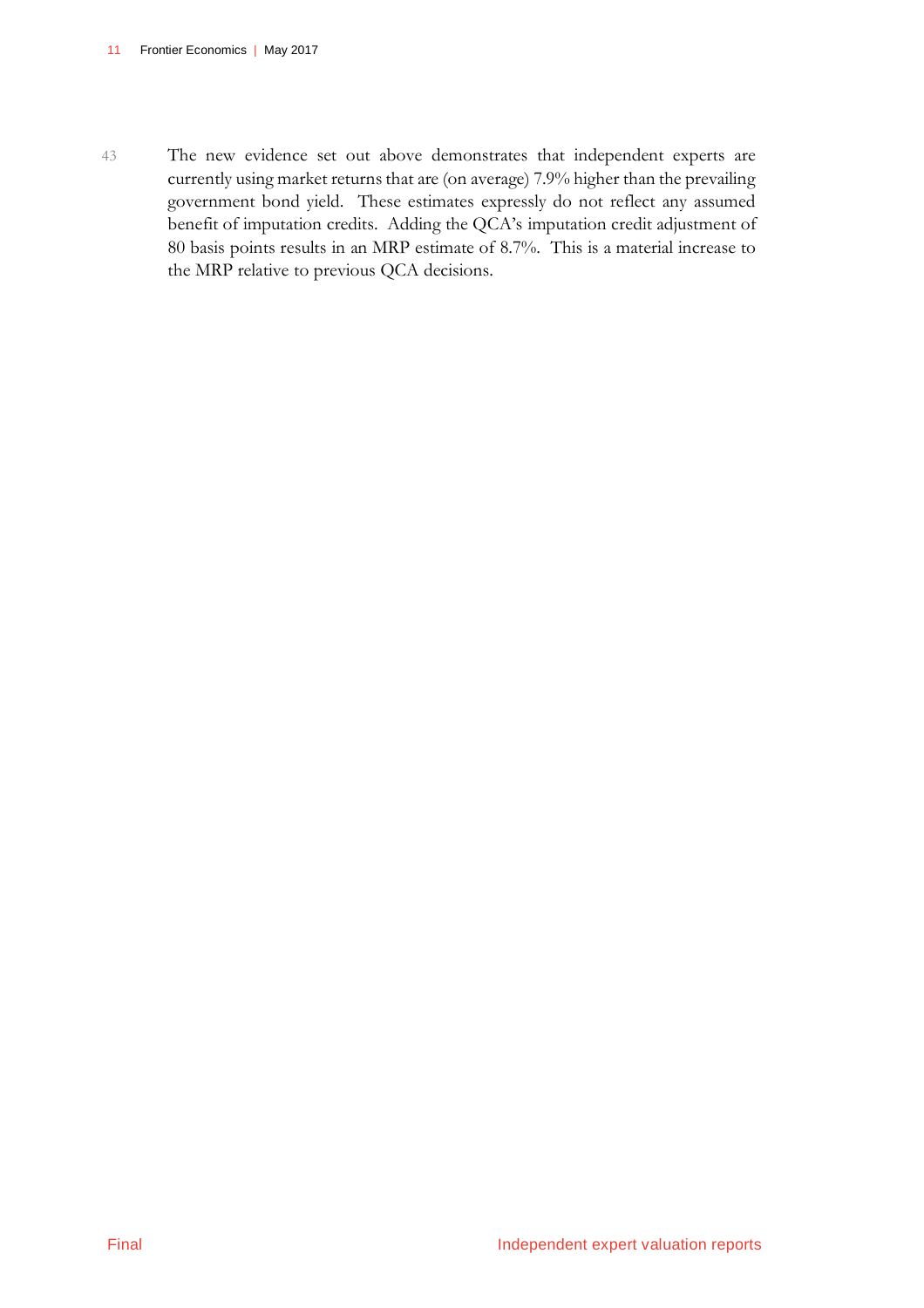# **4 Conclusion**

- 44 In our September 2016 report, we demonstrated that the QCA's Cornell and Wright estimates of the MRP had risen materially since 2014 when the QCA adopted an MRP of 6.5%.
- 45 In this report, we show that Survey and Independent Expert estimates of the MRP have also risen materially since 2014, and even since more recent QCA decisions.
- 46 The only remaining estimation approaches are the Ibbotson and Siegel approaches, which are based on very long-term historical averages, and so are incapable of changing materially over time.
- 47 Thus, all of the QCA's methods that are capable of changing to reflect the prevailing market conditions now indicate a materially higher MRP since the QCA first adopted the 6.5% figure.
- 48 Our view is that it would be statistically and economically unreasonable for a decision-maker to reach the same conclusion of an MRP of 6.5% when the preponderance of evidence had changed so materially in one direction.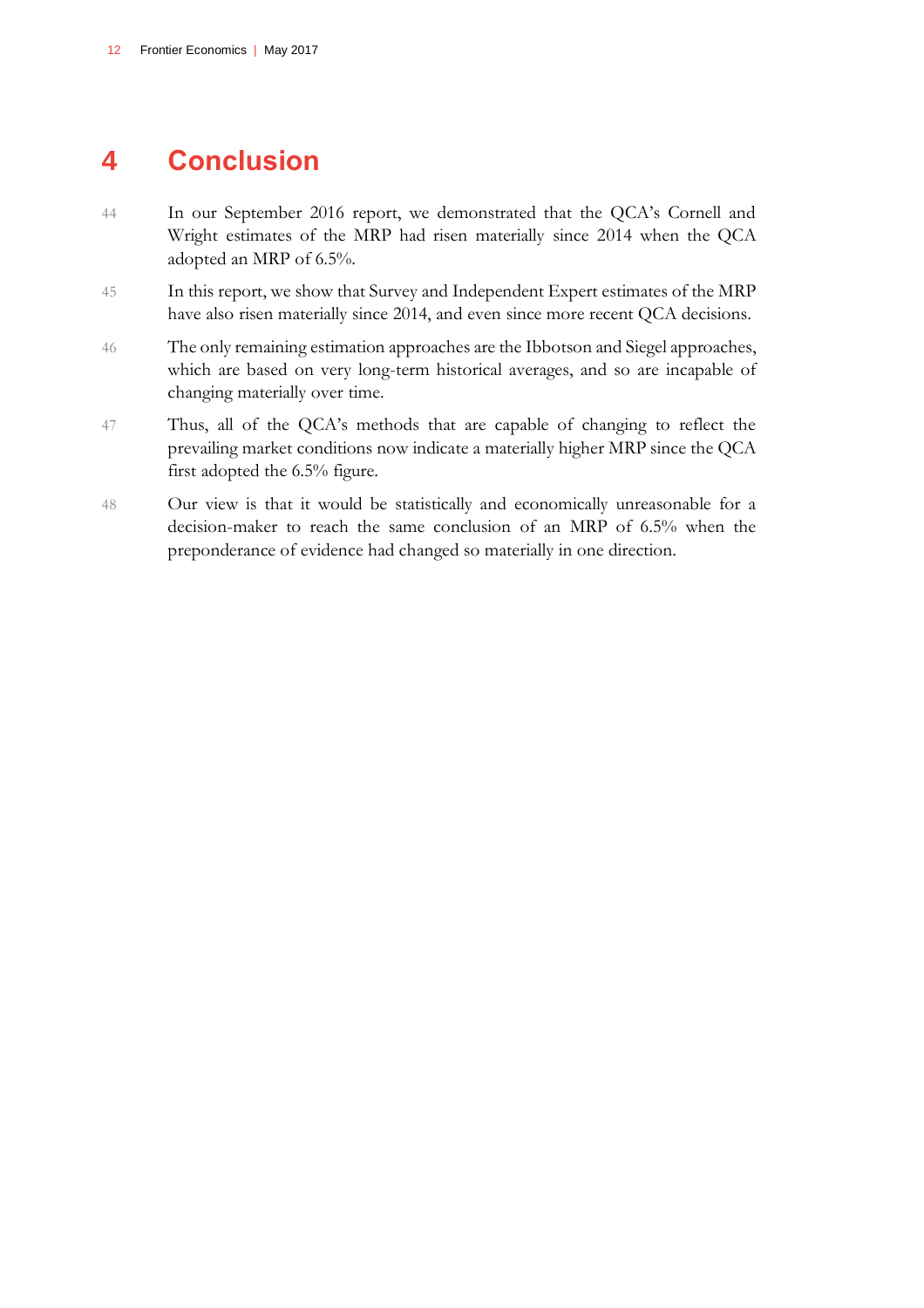Frontier Economics Pty Ltd in Australia is a member of the Frontier Economics network, and consists of companies based in Australia (Melbourne, Sydney & Brisbane) and Singapore. Our sister company, Frontier Economics Ltd, operates in Europe (Brussels, Cologne, Dublin, London & Madrid). The companies are independently owned, and legal commitments entered into by any one company do not impose any obligations on other companies in the network. All views expressed in this document are the views of Frontier Economics Pty Ltd.

#### Disclaimer

None of Frontier Economics Pty Ltd (including the directors and employees) make any representation or warranty as to the accuracy or completeness of this report. Nor shall they have any liability (whether arising from negligence or otherwise) for any representations (express or implied) or information contained in, or for any omissions from, the report or any written or oral communications transmitted in the course of the project.